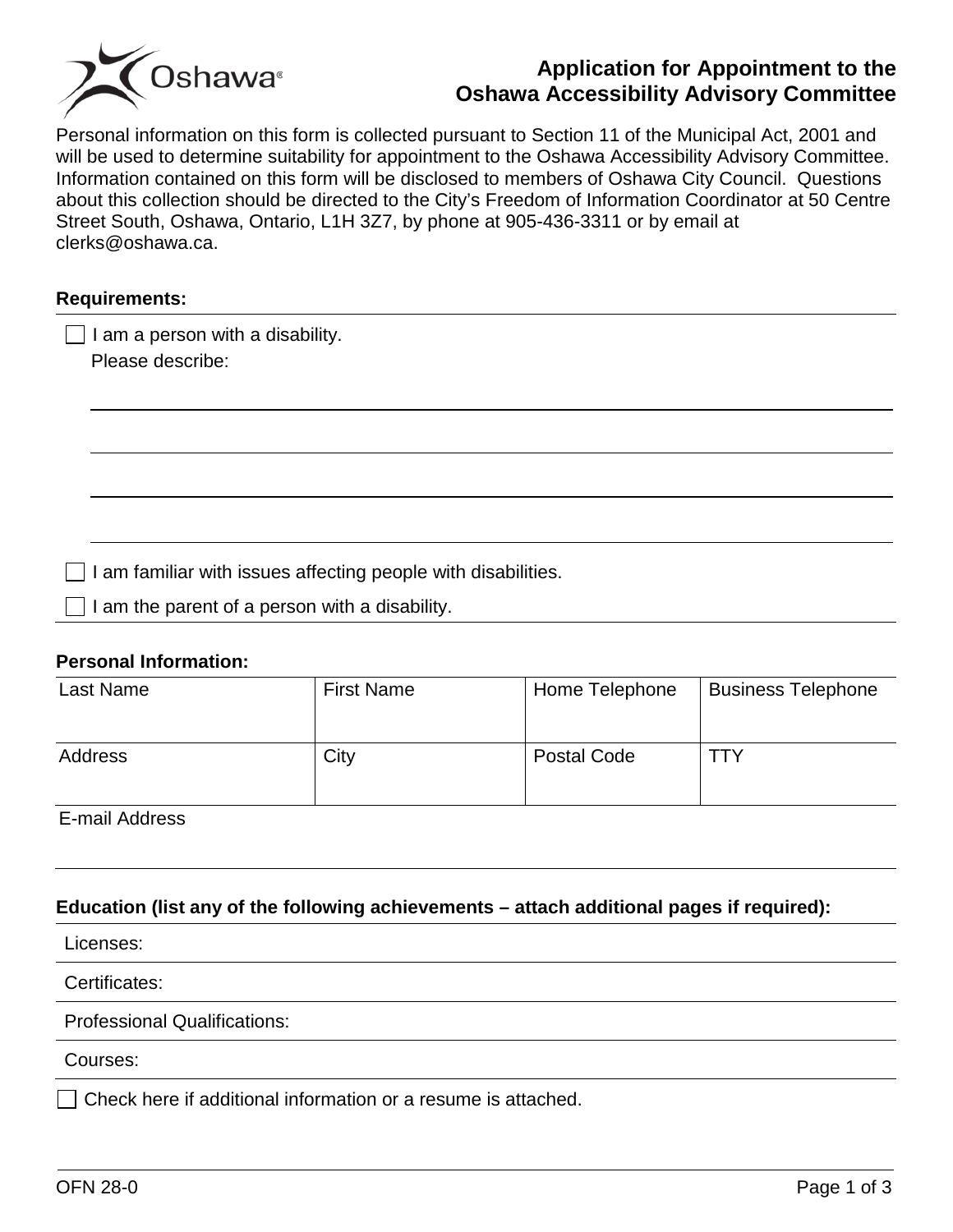## **Skills:**

| <b>Skills:</b>                                                                                                                    |                         |
|-----------------------------------------------------------------------------------------------------------------------------------|-------------------------|
| Describe any of your work-related skills, activities, experience or training that relate to the<br>appointment being applied for. |                         |
|                                                                                                                                   |                         |
|                                                                                                                                   |                         |
|                                                                                                                                   |                         |
|                                                                                                                                   |                         |
|                                                                                                                                   |                         |
|                                                                                                                                   |                         |
| List your involvement (if any) with disability organizations and/or associations including any Board of<br>Directors experience.  |                         |
|                                                                                                                                   |                         |
|                                                                                                                                   |                         |
|                                                                                                                                   |                         |
|                                                                                                                                   |                         |
| Describe why you are seeking appointment to the Accessibility Advisory Committee.                                                 |                         |
|                                                                                                                                   |                         |
|                                                                                                                                   |                         |
|                                                                                                                                   |                         |
|                                                                                                                                   |                         |
|                                                                                                                                   |                         |
| <b>References:</b>                                                                                                                |                         |
| Name                                                                                                                              | <b>Telephone Number</b> |
| Association to person                                                                                                             |                         |
| Name                                                                                                                              | <b>Telephone Number</b> |
| Association to person                                                                                                             |                         |